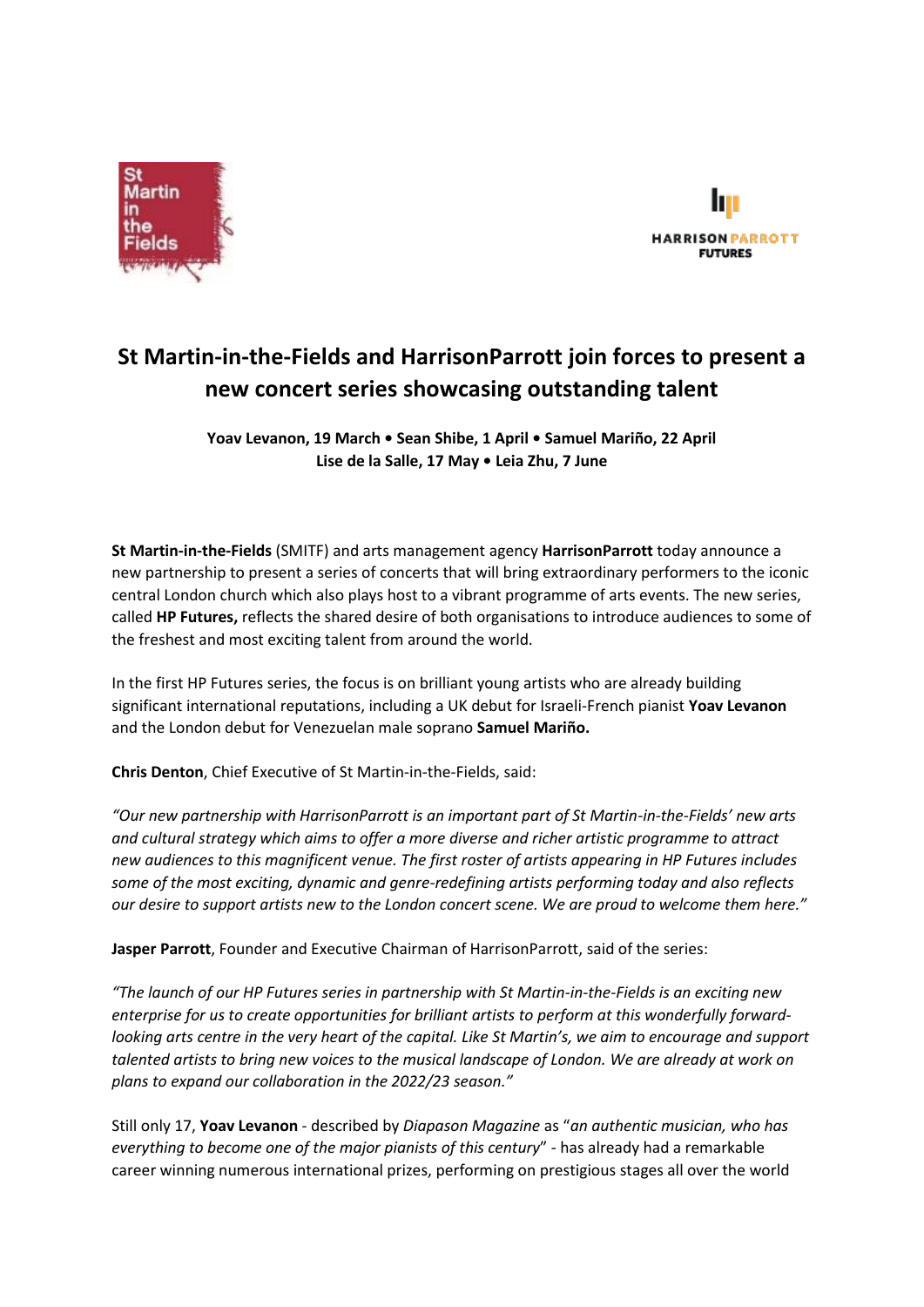with high-level partners and receiving an enthusiastic welcome from both the public and the critics who salute the extraordinary freshness, virtuosity and sensitivity of his performances. He is an exclusive Warner Classics artist, and his debut album will be released in May 2022. For his debut UK recital, he brings much-loved piano works by Mendelssohn, Schumann, Liszt and Gershwin (19 March).

**Samuel Mariño** also makes his UK debut. His rare voice – praised by *Concerti* for its '*brilliant and secure coloratura*' and described by *Opernwelt* as '*a sensational natural soprano*' – along with his effortless musicality and charisma are garnering considerable international interest around the world with glittering debuts planned at both the Opéra Comique and the Royal Danish Opera in the 2021/22 season. His debut album for Decca is set to be released at the same time as this eagerlyanticipated London debut in which he performs a huge programme of soprano songs and arias ranging from Dowland and Purcell to Strauss and Rossini with pianist Dylan Perez (22 April).

Multi-award-winning, visionary guitarist **Sean Shibe**, well-known for his innovative programming and versatile musicianship, brings a typically eclectic programme for his debut concert at St Martin's. In *Baroque meets Minimalism*, he plays music by J.S. Bach and Scottish Lute Songs alongside the countercultural sounds of Julius Eastman's *Buddha*. The programme includes Shibe playing all the parts in Steve Reich's *Electric Counterpoint*, a contemporary classic (1 April).

French Pianist **Lise de la Salle** is also an established young star, having released no fewer than thirteen albums over the last fifteen years of her career. With a reputation for exhilarating performances of real sensibility and maturity, Lise has performed with top-level orchestras all over the world, from the Chicago Symphony, Boston Symphony and Los Angeles Philharmonic in the US to the London Symphony Orchestra in the UK, to many others in Germany, France, Italy, and Asia. For this St Martin's debut she brings a programme of Mozart, Chopin, Fauré and Ravel (17 May).

British-Chinese violinist **Leia Zhu** is a soaring talent at just 15. Having given her first professional concert at 4 years old, she has now performed in more than fifteen countries. At twelve Zhu became the youngest artist to be managed by HarrisonParrott and dazzles audiences with the beauty, virtuosity and maturity of her playing. Last summer, she debuted with Sir Simon Rattle and the LSO as part of their annual BMW Classics concert in Trafalgar Square and is currently Artist-in-Residence with the London Mozart Players, whom she also joins at St Martin's this season. Here, she brings a rare solo recital of works by Grieg, Mozart, Franck and Saraste with pianist Kaoru Wada (7 June).

The five concerts of HP Futures enrich the strong Spring/Summer 2022 season already announced at St Martin-in-the-Fields.

#### **Full details about the whole season, including the HP Futures series, is available at**

# **[smitf.org/concerts](https://www.stmartin-in-the-fields.org/concerts-at-st-martins/)**

#### **All press enquiries to Victoria Bevan at Premier PR**

#### [victoria.bevan@premiercomms.com](mailto:victoria.bevan@premiercomms.com) | 07917 764 318

**\*\*\* IMAGES OF ARTISTS APPEARING IN HP FUTURES CAN BE DOWNLOADED [HERE](https://www.dropbox.com/sh/kxapjgqavob2n0o/AAB42WJE0SoylkkFkSp1X0mka?dl=0) \*\*\***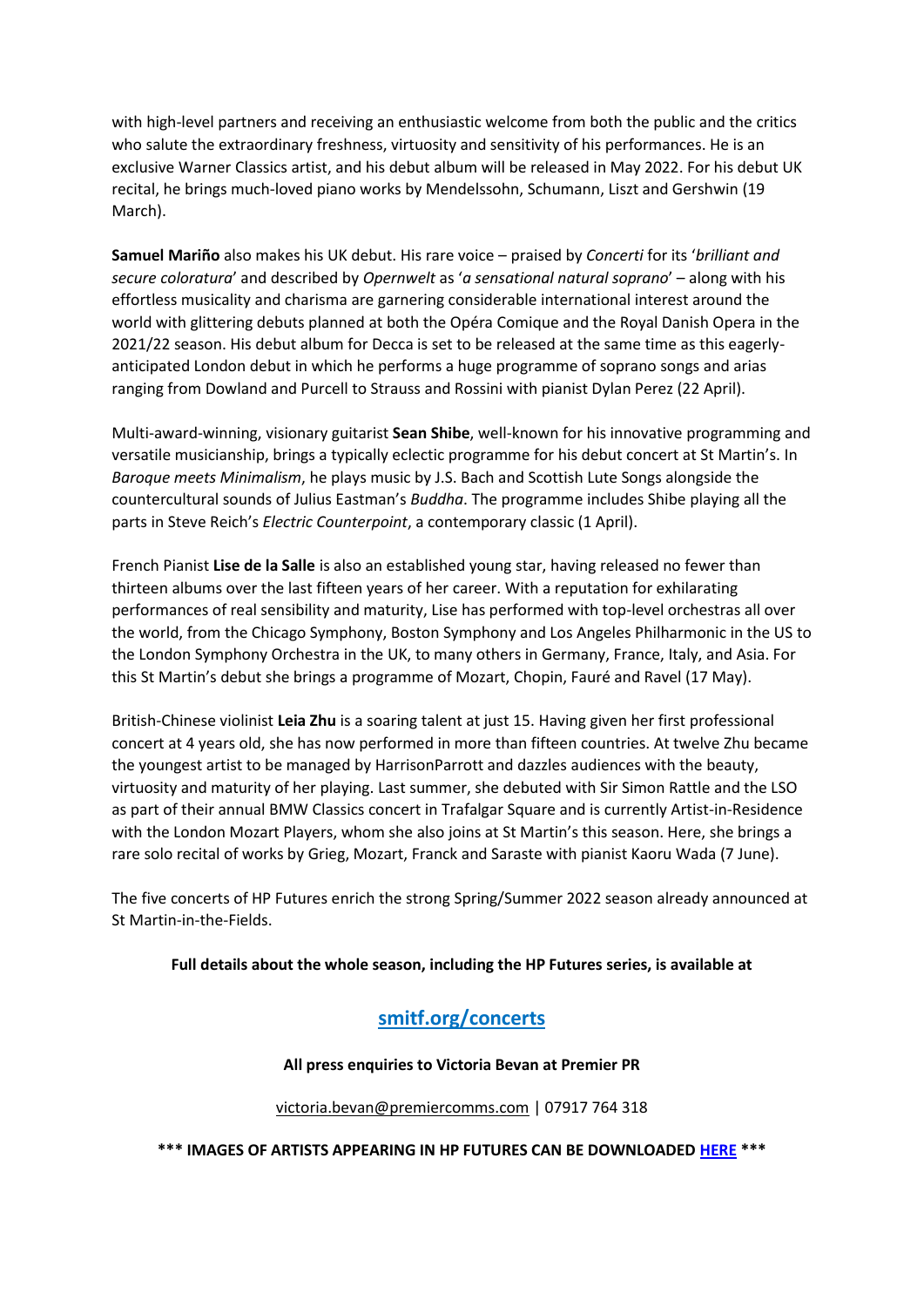#### **Notes to editors**

#### **LISTINGS:**

All concerts begin at 7:30pm

#### **19 Mar Schumann, Mendelssohn, Liszt and Gershwin: Pianist Yoav Levanon makes his UK debut (UK debut)**

Mendelssohn: Variations sérieuses, Op. 54

Schumann: Fantasie, Op. 17

Liszt: Sonata for Piano in B minor, S178

Gershwin: Rhapsody in Blue

<https://www.stmartin-in-the-fields.org/whatson-event/yoav-levanon-in-recital-uk-debut/>

#### **1 Apr Baroque meets Minimalism: Sean Shibe plays Bach and Steve Reich**

Scottish Lute Manuscripts (anon)

J.S. Bach: Suite in E minor, BWV996

Julius Eastman: Buddha

Steve Reich: Electric Counterpoint

[https://www.stmartin-in-the-fields.org/whatson-event/baroque-meets-minimalism-sean-shibe-plays-bach](https://www.stmartin-in-the-fields.org/whatson-event/baroque-meets-minimalism-sean-shibe-plays-bach-and-steve-reich/)[and-steve-reich/](https://www.stmartin-in-the-fields.org/whatson-event/baroque-meets-minimalism-sean-shibe-plays-bach-and-steve-reich/)

#### **22 April A voice from another world: the young Venezuelan male soprano Samuel Mariño makes his London debut (with pianist Dylan Perez) (London debut)**

Purcell: 6 Songs, No. 6, 'Sweeter than Roses'

Dowland: The first booke of Songes, 1597, 'Come Again'

Handel: Giulio Cesare in Egitto HWV 17, 'Piangero la sorte mia'

Handel: Atalanta 'Non sara poco'

Mozart: Dans un boi solitaire

Mozart: An Chloe

Mozart: 'Voice avete un cor fedele'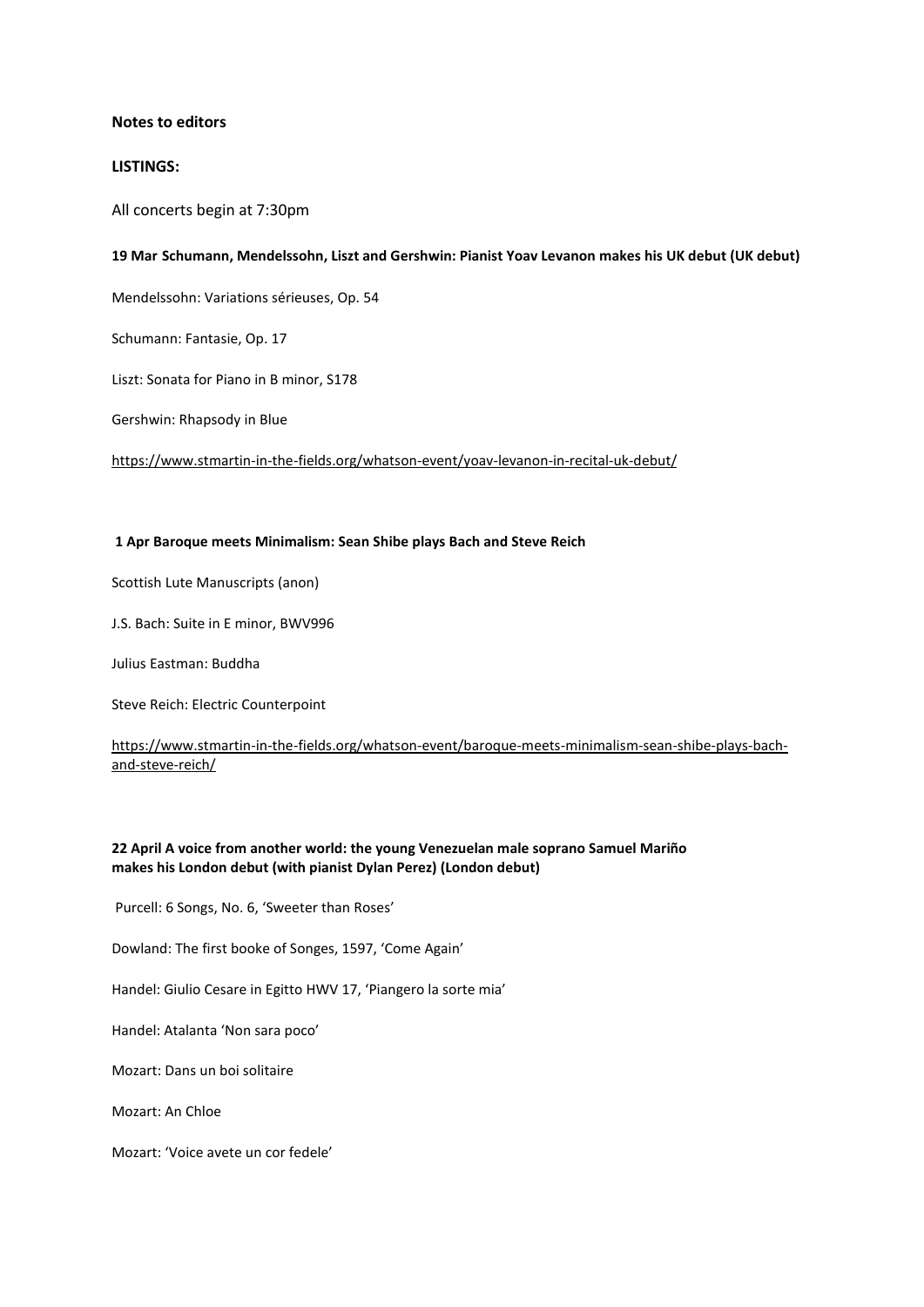Viardot: Havanaise Hahn: A Chloris Orff: In trutina Mozart: Voi che sapete Bellini: I capuleti e i montecchi – Tu sola o mia giuletta Strauss: Morgen Rossini: Semiramide – Bel raggio Lusinghuier <https://www.stmartin-in-the-fields.org/whatson-event/samuel-marino-in-recital-london-debut/>

### **17 May Ballades and Barcarolles: Lise de la Salle plays Mozart, Ravel, Fauré and Chopin**

Mozart: Rondo in D major K. 485

Mozart: Twelve variations on 'A vous dirai je, Maman', K. 265

Ravel: Miroirs (extract)

Fauré: Barcarolle No. 4 in A-flat major, Op. 44

Fauré: Barcarolle No. 5 in F-sharp minor, Op. 66

Chopin: Ballade No. 1 in G minor, Op. 23

Chopin: Ballade No. 4 in F minor, Op. 52

<https://www.stmartin-in-the-fields.org/whatson-event/lise-de-la-salle-in-recital/>

#### **7 June A star of the future: rising violinist Leia Zhu brings a selection of violin masterworks (with pianist Kaoru Wada)**

Mozart: E minor K. 304

Grieg: Sonata in G minor op. 45

Franck: Sonata in A

Sarasate: Zigeunerweisen

<https://www.stmartin-in-the-fields.org/whatson-event/leia-zhu-in-recital/>